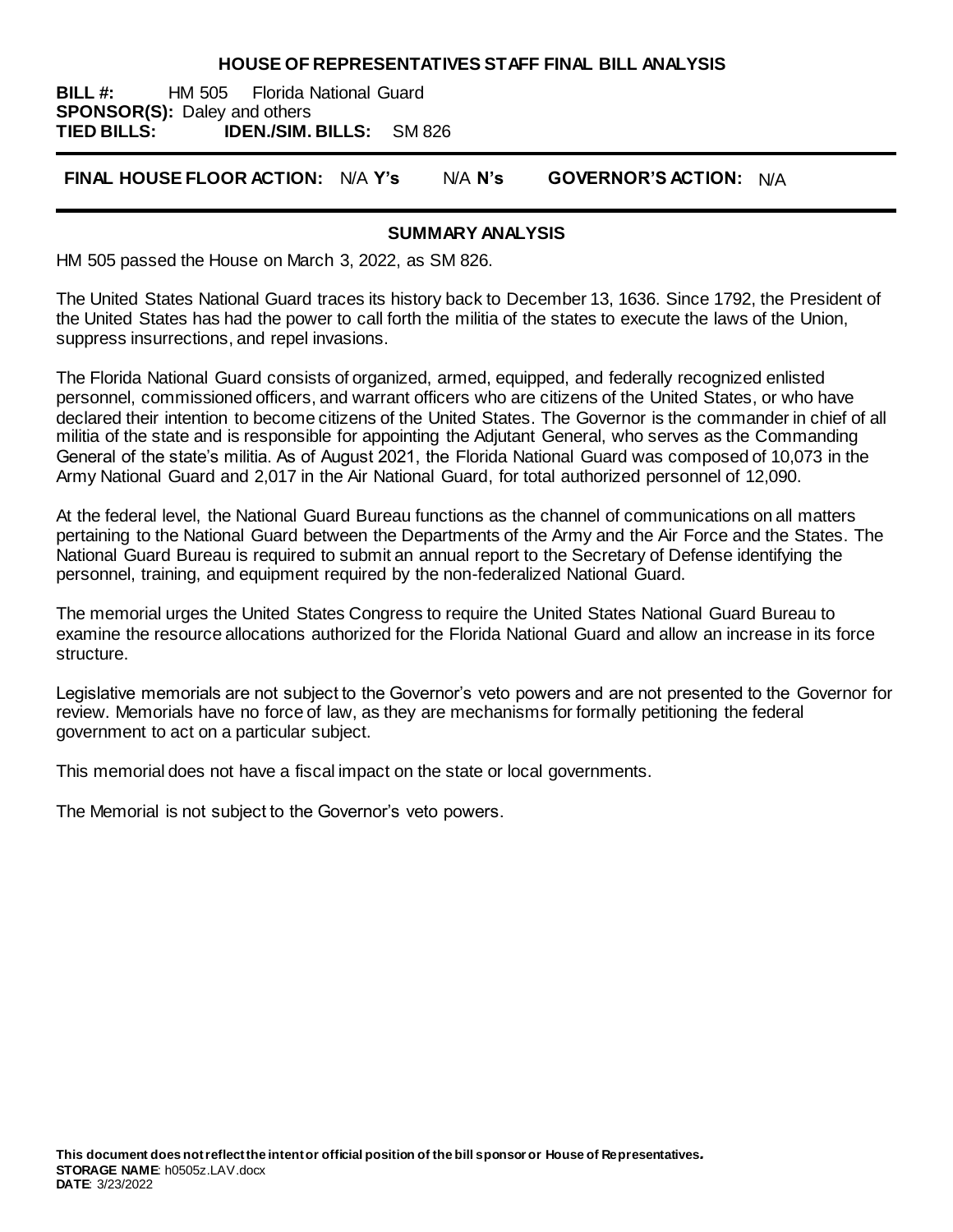## **I. SUBSTANTIVE INFORMATION**

## A. EFFECT OF CHANGES:

## **Present Situation**

#### United States National Guard

The United States National Guard traces its history back to December 13, 1636, the date on which the Massachusetts militia, by order of the Massachusetts Bay Colony's General Court, organized into three permanent regiments to defend the colony.<sup>1</sup> The Militia Act of 1792 temporarily gave the President of the United States the power to call forth the militia of the states<sup>2</sup> to execute the laws of the Union, suppress insurrections, and repel invasions.<sup>3</sup> The Militia Act of 1795 (1795 Act) made the powers given to the President in the 1792 Act permanent.<sup>4</sup>

Under the 1795 Act, each state was responsible for organizing its militia and guardsmen were requested to volunteer. Because each state administered its own militia, funding, organization, equipment, and training of units varied greatly from state to state and were not always compatible with the requirements of the United States Army. As there was no legal requirement to volunteer for the National Guard, many guardsmen refused to answer calls of service. Those who did answer the call to volunteer often failed their physical examinations and had inadequate training to meet the demands of active duty and field operations. The Militia Act of 1903 (1903 Act) was passed to remedy these inadequacies.<sup>5</sup> The 1903 Act repealed the 1792 Act and divided the militia into two groups: the National Guard and the Reserve Militia. The 1903 Act preserved the President's power to call upon the state militias but also required every officer and enlisted personnel of the militia refusing to meet the President's call be subject to trial by court-martial.<sup>6</sup> The 1903 Act also gave a one-time grant of \$2 million to the states to modernize equipment, allowed states to use federal funds to pay for training camps, and required joint United States Regular Army-National Guard maneuvers and training camps.<sup>7</sup>

The National Defense Act of 1916 (1916 Act) further reformed the National Guard.<sup>8</sup> The 1916 Act expanded the size of the National Guard, required the Guard to follow federal organization and training standards, authorized overseas service of the Guard, and allowed federal calls to service of unlimited duration.<sup>9</sup> The State of New York created the first aviation National Guard unit on November 1, 1915.<sup>10</sup> In 1941, aviation units operating under the National Guard were absorbed into the Army Air Forces.<sup>11</sup> The modern Air National Guard was created in the National Security Act of 1947 (1947 Act). The 1947 Act created the United States Air Force (USAF) as a separate branch of the military and established the Air National Guard as a component of the USAF.<sup>12</sup>

 $2$  Art. I, s. 8, cl. 16 of the U.S. Constitution reserves to the States the power to appoint officers to and regulate the training of the state's militia.

- <sup>6</sup> Pub. L. No. 57-33, 32 Stat. 775.
- <sup>7</sup> *Supra* note 5.

j

- <sup>10</sup> Dr. Charles J. Gross, NGB Historical Services Division, *The Air National Guard A Short History*, pg. 6, available at
- https://www.nationalguard.mil/portals/31/Documents/About/Publications/Documents/Short%20History%20-
- %20Air%20National%20Guard.pdf (last visited on December 15, 2021).
- <sup>11</sup> *Id*. at 10.
- <sup>12</sup> Pub. L. No. 80-253, 61 Stat. 495.

<sup>1</sup> United States National Guard, *How We Began*, https://www.nationalguard.mil/about-the-guard/how-we-began/ (last visited on December 14, 2021).

<sup>3</sup> 1 Stat. Ch. 28 (2d Cong. May 2, 1792).

<sup>4</sup> 1 Stat. Ch. 36 (3d Cong. Feb. 28, 1795).

<sup>5</sup> William M. Donnelly, *The Root Reforms and the National Guard*, available at https://history.army.mil/documents/1901/root-ng.htm (last visited on December 22, 2021).

<sup>8</sup> Pub. L. No. 64-85, 39 Stat. 166.

<sup>9</sup> Glenn Williams, U.S. Army Center of Military History, *National Defense Act 1916*, available at

https://history.army.mil/news/2016/160500a\_natDefAct1916.html (last visited on December 15, 2021).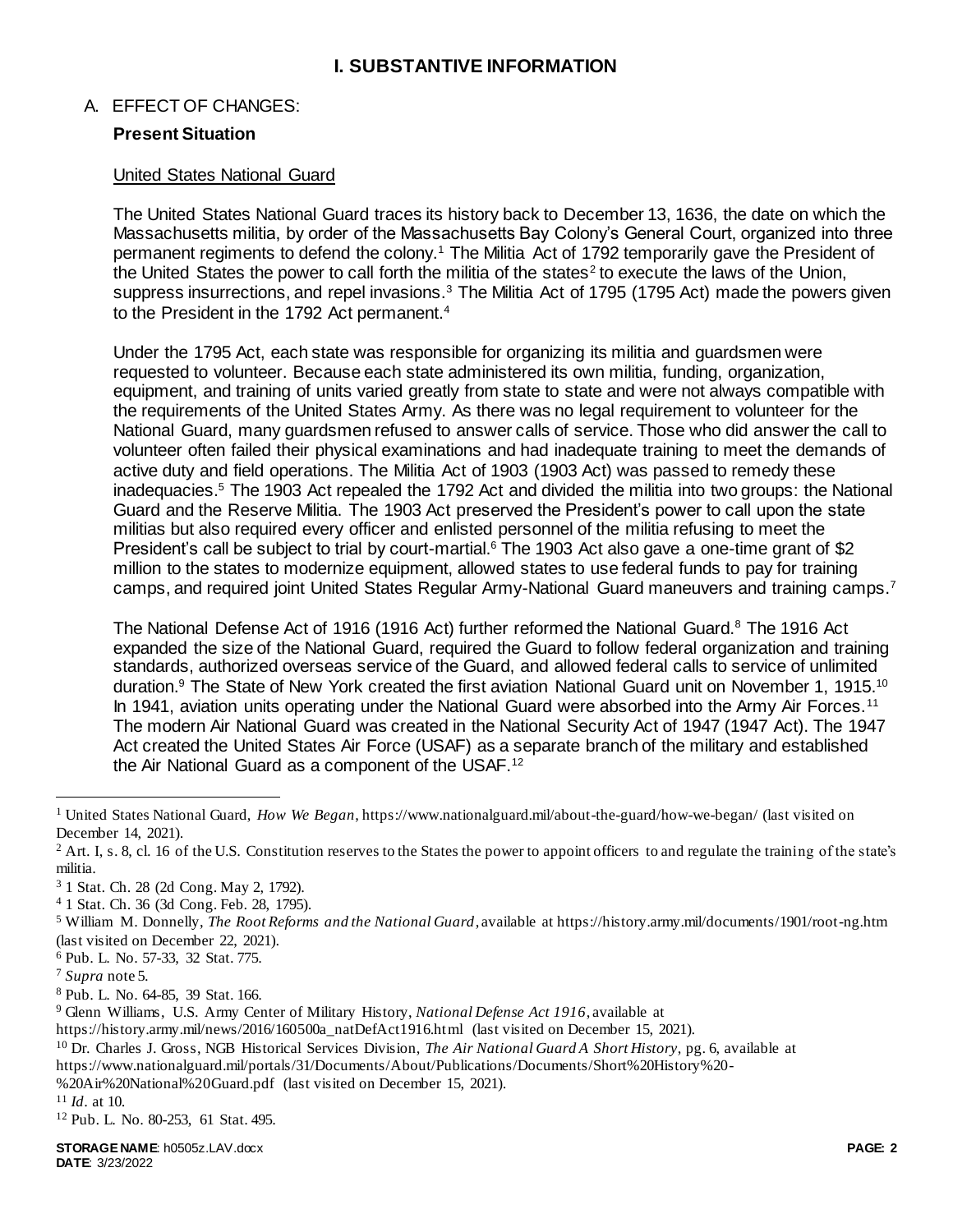The National Guard Bureau (NGB) functions as the channel of communications on all matters pertaining to the National Guard between the Departments of the Army and the Air Force and the States.<sup>13</sup> The Secretary of Defense, in consultation with the Chairman of the Joint Chiefs of Staff and the Secretaries of the Army and the Air Force, prescribes a charter for the NGB that includes the allocation of unit structure and strength authorizations for the National Guard in each state. <sup>14</sup> The NGB is required to submit an annual report to the Secretary of Defense, through the Secretaries of the Army and the Air Force, identifying the personnel, training, and equipment required by the non-federalized National Guard.<sup>15</sup>

## Florida National Guard

Tracing its own history back to 1565, the year in which Spanish settlers organized their first company of citizen-soldiers,<sup>16</sup> the Florida National Guard is headquartered in St. Augustine and is directed by the Florida Department of Military Affairs. The mission of the Florida National Guard includes:

- Providing military units and personnel ready to support United States national security objectives;
- Protecting life and property, and preserving peace, order and public safety; and
- Contributing to such national, state, and local programs that add value to the United States and the state of Florida.<sup>17</sup>

The Florida National Guard consists of organized, armed, equipped, and federally recognized enlisted personnel, commissioned officers, and warrant officers who are citizens of the United States or who have declared their intention to become citizens of the United States. The Florida National Guard has separate Army and Air Force components that are subject to the Departments of the Army and the Air Force, respectively.<sup>18</sup> The Governor is the commander in chief of all militia of the state<sup>19</sup> and is responsible for appointing a federally recognized officer of the Florida National Guard to be the Adjutant General, who serves as the Commanding General of the state's organized militia.<sup>20</sup>

As of August 2021, the Florida National Guard was composed of 10,073 soldiers in the Army National Guard and 2,017 airmen in the Air National Guard, for total authorized personnel of 12,090. The current estimated population of Florida is 21,477,737, ranking as the third most populous state.<sup>21</sup> However, the percentage of Florida National Guard soldiers and airmen compared to the state population is 0.0563% and National Guard strength is 56.3 personnel per 100,000 civilians, rendering Florida's ratio of Guard personnel to general population as 53rd out of 54 states and territories participating in the National Guard. The ratio of Florida National Guard personnel to general population is less than states such as Alabama, Georgia, Mississippi, or Minnesota that have similarly sized Guard contingents but significantly less state population.<sup>22</sup>

 $\overline{a}$ 

<sup>13</sup> 10 U.S.C. s. 10501(b).

<sup>14</sup> 10 U.S.C. s. 10503.

<sup>15</sup> 10 U.S.C. s. 10504.

<sup>&</sup>lt;sup>16</sup> [need citation]

<sup>17</sup> Florida National Guard, *About*, https://fl.ng.mil/about/Pages/default.aspx (last visited on December 16, 2021).

<sup>18</sup> S. 250.07, F.S.

<sup>19</sup> S. 250.06, F.S.

<sup>&</sup>lt;sup>20</sup> S. 250.10, F.S. 32 U.S.C. S. 314(a) requires an adjutant general in each state and requires the adjutant general to perform the duties prescribed by the laws of the state of appointment.

<sup>21</sup> United States Census Bureau, *QuickFacts Florida*, available at https://www.census.gov/quickfacts/FL(last visited December 22, 2021).

<sup>&</sup>lt;sup>22</sup> See Appendix A. Numbers provided by the Florida Department of Military Affairs with National Guard authorized numbers from the Army as of August 2020 and authorized numbers from the Air Force as of July 2020, copy on file with the Local Administration and Veterans Affairs Subcommittee. The Defense Manpower Data Center under the Department of Defense has troop numbers as of September 2021 at 10,134 in the Florida Army National Guard and 2,203 in the Florida Air National Guard, available at https://dwp.dmdc.osd.mil/dwp/app/dod-data-reports/workforce-reports (last visited on December 17, 2021).